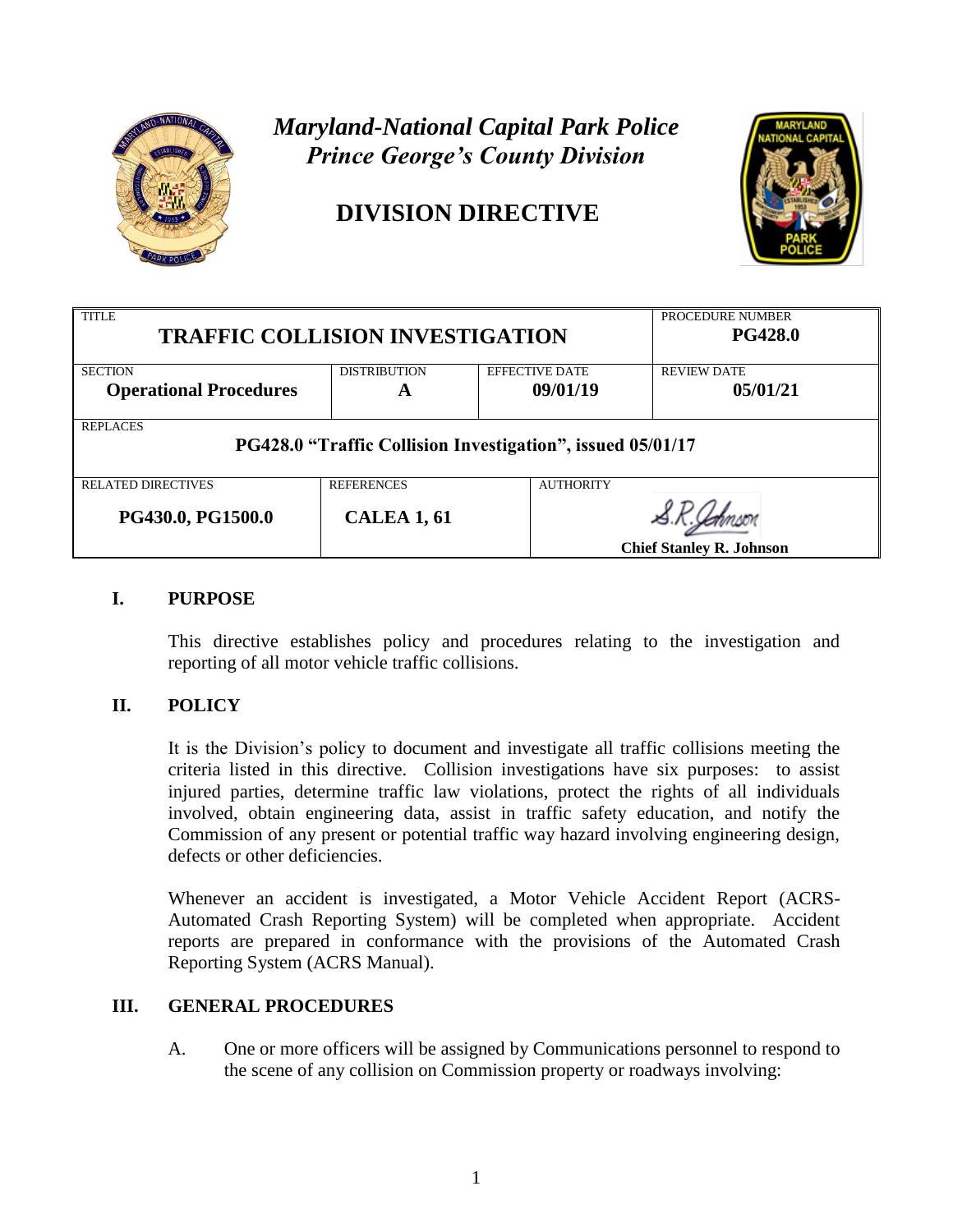- 1. death or injury;
- 2. hit and run in progress;
- 3. impairment of an operator due to alcohol or drugs;
- 4. damage to public vehicles or property;
- 5. hazardous materials;
- 6. disturbances between principals;
- 7. major traffic congestion as a result of a collision; or
- 8. damage to vehicles to the extent towing is required.
- B. Officers coming upon or being notified of collisions at any location will immediately notify Communications and follow all other pertinent sections of this directive.
- C. The primary officer assigned to a collision by Communications or a supervisor will be the officer in charge at the collision scene.
- D. Whenever the investigating officer detects a traffic law violation during a collision investigation and evidence exists to satisfy all of the elements of the particular violation, enforcement action may be taken.
- E. In the case of civilian collisions occurring on private property, as defined in the ACRS Manual, no reports will be made, or investigations conducted.
- F. All patrol vehicles utilized by officers to investigate traffic collisions will be equipped with the following items, at a minimum:
	- 1. first aid kit;
	- 2. sealed disposable blanket;
	- 3. fire extinguisher; and
	- 4. flares
- G. In accordance with the Mutual Aid Agreement, Prince George's County Police will be notified to investigate any and all collisions involving death or lifethreatening injury.
	- 1. When a collision reconstruction specialist responds to a collision scene and is to conduct a reconstruction, that officer will be in charge of the collision scene and subsequent investigation.
	- 2. Whenever a collision reconstruction specialist is requested at a collision scene, pending their arrival, the scene is not to be disturbed or altered in any manner other than for those measures necessary for safety, extrication, rescue, and lifesaving.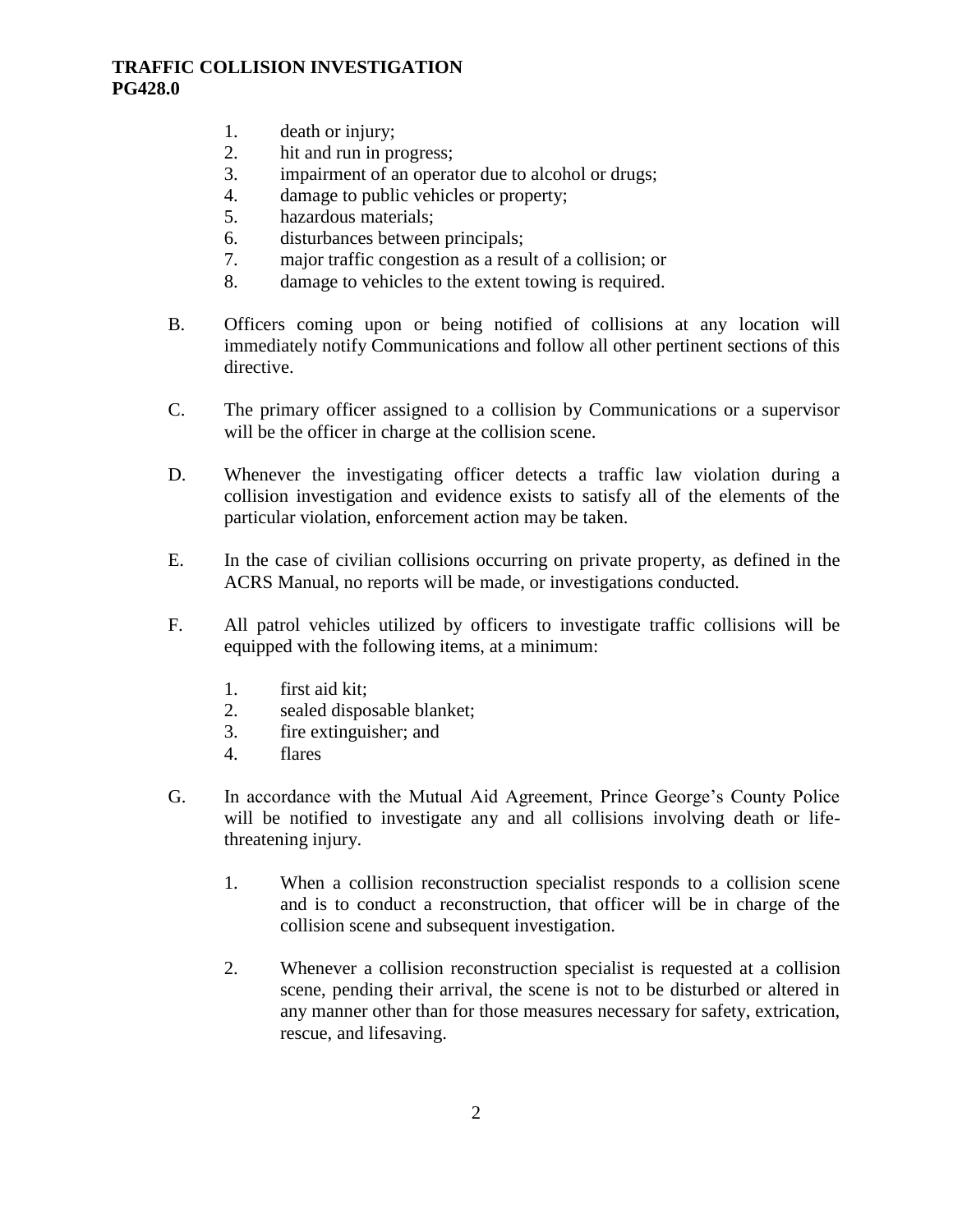3. A collision reconstruction specialist may utilize other expert and technical assistance during their investigation in those instances where it would be beneficial to the investigation. Requests will be approved by the reconstruction coordinator.

## **IV. AT-SCENE STABILIZATION ACTIVITIES**

- A. It is the responsibility of the first officer(s) at the scene of a traffic collision to position the police vehicle to protect the scene and provide adequate notice to approaching traffic.
- B. Other duties will be carried out as required, including:
	- 1. Administer emergency medical care and provide basic life support
	- 2. Summons necessary fire/rescue assistance
	- 3. Notifying Communications for the containment and removal of any hazardous materials
	- 4. Summons additional police assistance
	- 5. Protect the collision scene
	- 6. Preserve any short-lived evidence
	- 7. Establish a safe traffic pattern around the scene
	- 8. Locate witnesses, and
	- 9. Protect and assist fire/rescue personnel
- C. Officers at the scene will ensure that sufficient precautions are taken to provide for traffic direction and control at and around the collision scene. Officers may request the use of barricades, flares, traffic cones, and detours as necessary to accomplish this.
- D. Officers arriving at a collision scene and detecting injured persons will immediately request fire/rescue assistance if it is not already enroute. It is the responsibility of arriving officers to provide basic life support until fire/rescue personnel arrive.
- E. Officers arriving at a collision scene and detecting a fire hazard will immediately request fire/rescue assistance if it is not already enroute. It is the responsibility of arriving officers to provide fire suppression services until fire/rescue personnel arrive.
- F. Officers arriving at a collision scene and detecting a hazardous material will immediately request fire/rescue assistance if it is not already in route. It is the responsibility of arriving officers to isolate the hazard area and evacuate nonessential personnel. Officers on the scene prior to fire/rescue are also responsible for preliminary hazard identification (spill, leak, fire) and identification of vehicle and container placards.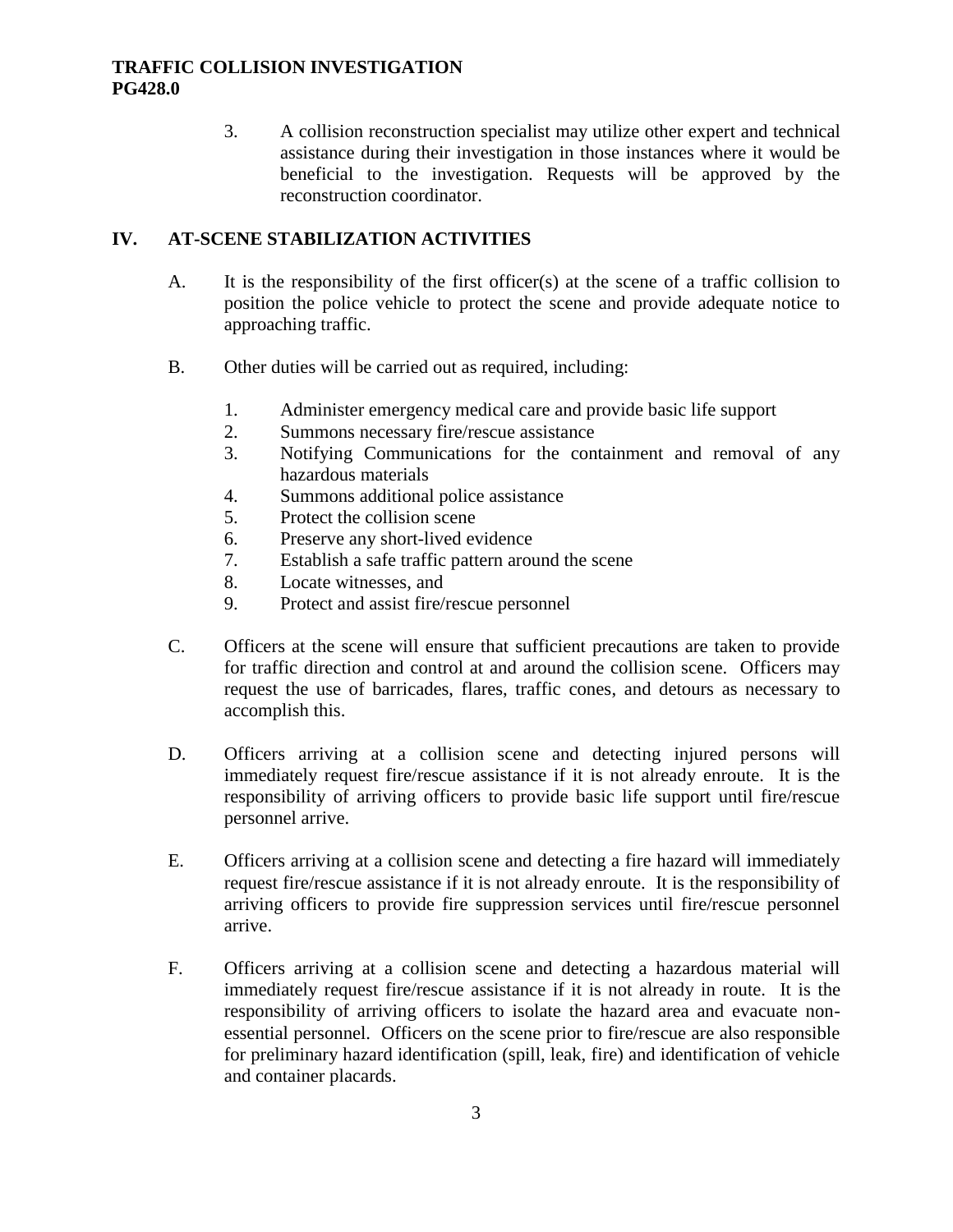- Only properly trained and equipped officers will attempt to enter areas where hazardous materials may be encountered.
- G. The investigating officer will ensure that all property belonging to collision victims transported from the scene is protected from theft or pilferage and is removed for safekeeping if the owner is unable to care for it. Vehicles being towed, where the owner or operator is not present, will be inventoried and all valuables removed (Division Directive  $430.0$  – "Vehicle Impounds"). These valuables, as well as any other property belonging to persons transported from the scene, will be listed on a Property Report and turned over to the Property Specialist.

## **V. COLLISION REPORTS AND RECORDS**

- A. An investigation will be conducted, and a report will be made of all collisions where an officer responds to the scene, and the collision involves:
	- 1. Death or life-threatening injury\*
	- 2. Minor injury
	- 3. Property damage (other than to involved vehicles)
	- 4. Property damage hit and run where a striking vehicle description is available
	- 5. Impairment of a driver due to alcohol or drugs
	- 6. Damage to any vehicle which necessitates towing, or
	- 7. Hazardous materials (other than normal vehicle-use fluids).
	- \* In these instances, Prince George's County Police will investigate the collision in accordance with the Mutual Aid Agreement.
- B. Officers responding to or coming upon collisions on park property which do not meet the reporting criteria will advise the operators that it is their responsibility to exchange information required by state law. This exchange of information can also be accomplished through the ACRS computerized system.
	- 1. The officer will make a license and registration check of each operator and vehicle involved. Any violations may be cited without conducting a collision investigation
	- 2. The officer will ensure that the scene is cleared from the roadway and may remain at the scene to ensure that the information exchange is done peacefully.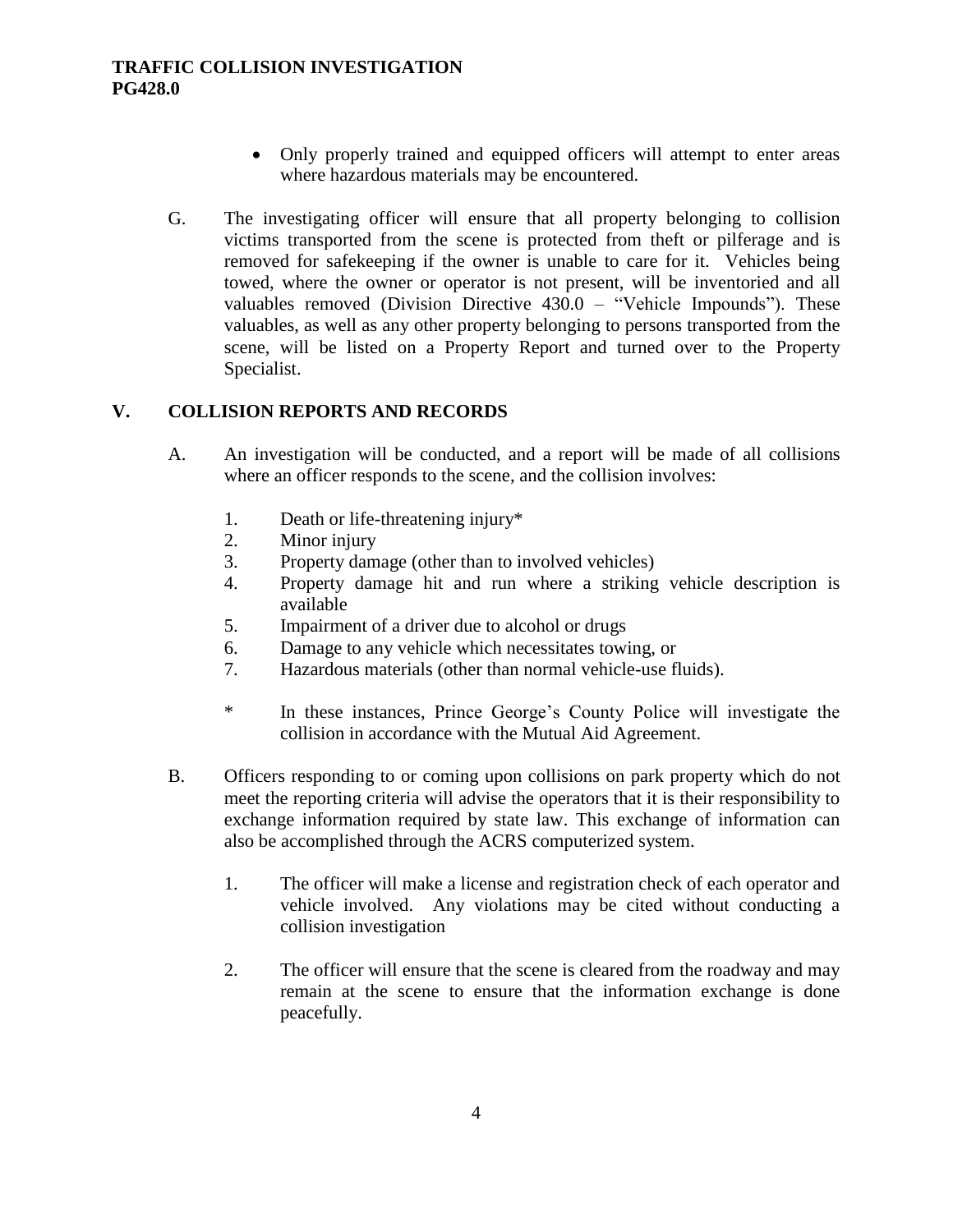- 3. Officers will identify owners of damaged property and notify them of damage, providing them with all appropriate information regarding the striking vehicle and operator.
- C. All reportable collisions will be documented on ACRS/ETIX computerized Maryland Vehicle Accident Report utilizing the procedures outlined in the ACRS Instruction and Reference Manual. A Park Police Continuation Report will be used for the narrative continuation and any follow-up investigation or information. In addition to the diagram on ACRS computerized report, a detailed diagram **may** be done on a separate page and uploaded to the ACRS report.
- D. No report or investigation is required in instances where the vehicles have been moved from the scene and no death or injury resulted from the collision.
- E. Collision Reconstruction Reports
	- 1. Reconstruction specialists will complete the reconstruction report in a timely manner. Once completed the supervisor and/or investigator will receive a copy and forward it to Records Management Section with other required reports.
- F. The Park Police Records Section will be the official repository for all ACRS reports and reconstruction reports.
	- 1. All reconstruction reports will be placed in a folder or other container which keeps all of the materials together and secure. These reports will be filed separate from the ACRS reports.
- G. Officers will document any present or potential traffic way hazard involving engineering design, defects or other deficiencies in their report and request that a copy be sent to Risk Management.

#### **VI. COMMISSION VEHICLE COLLISIONS**

- A. Collisions Involving Division Vehicles
	- 1. Whenever a Division employee is involved in a traffic or non-traffic collision, the employee will immediately notify the Communications Section and provide the following information:
		- a. The exact location of the collision.
		- b. The severity of the collision property damage or personal injury.
		- c. Any assistance required fire/rescue, etc.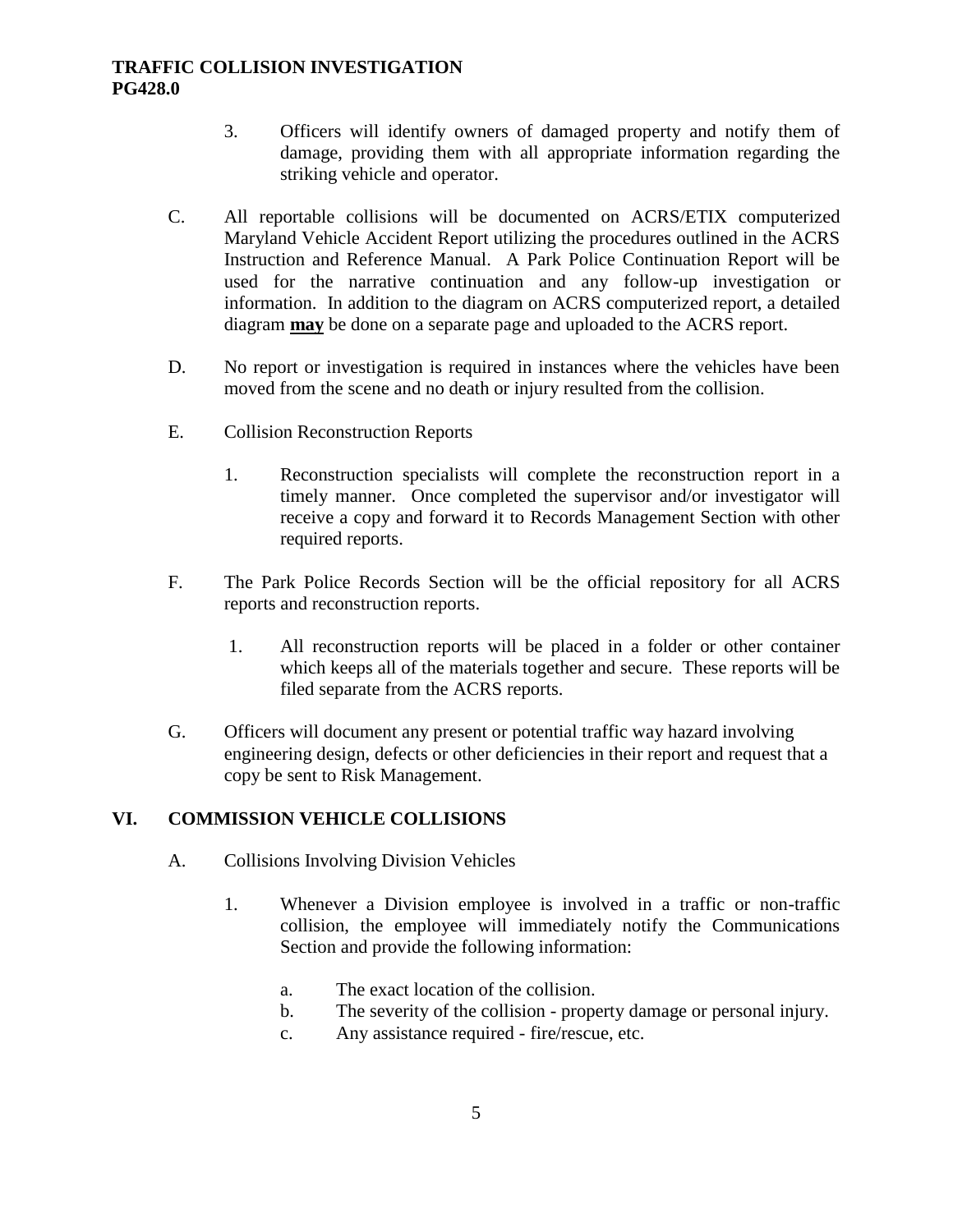- 2. The involved employee will take necessary steps to safeguard the collision scene until an investigator and/or supervisor arrives and will not move the involved vehicles until instructed to do so by either the investigator or supervisory personnel.
- 3. Upon notification of the collision, the Communications Section will immediately request fire/rescue services as necessary and notify the involved employee's immediate supervisor and the Operations Duty Officer, if on-duty.
- 4. When the collision occurs off Commission property, the dispatcher will notify the appropriate police agency.
- 5. If the collision occurs within the jurisdiction of the Commission, the officer's immediate supervisor will be the primary investigator of the collision. The employee's supervisor if not available will be replaced by another available field operations supervisor who will respond to the scene and be responsible for the preparation of the Commander's Report and the Report of Investigation which will include a narrative statement of facts and a report of findings. Non-traffic collisions that do not meet the criteria for reporting on an ACRS report will be documented on an Incident Report. The investigating supervisor will be responsible for completing the Report of Investigation within ten (10) days and making a recommendation of action to the Park Police Division Chief.
- 6. If the collision occurs off Commission property the collision will be investigated by the appropriate police agency. The Park Police supervisor assigned to investigate the collision for Departmental reasons may assist the primary police agency's collision investigator as appropriate. The Park Police supervisor/ investigator at the scene will obtain the automobile insurance information from all non-Commission drivers involved in the collision. That information and the other agency's case information will be documented on an Incident Report. If the other agency determines a non-traffic collision does not meet the criteria for an ACRS report, and declines to investigate, the Park Police supervisor/investigator will document the details of the collision on the Incident Report. The investigating supervisor will submit a Commander's Report and Incident Report. The investigating supervisor will be responsible for completing the Report of Investigation within seven (10) days and making a recommendation of action to the Park Police Division Chief.
	- The investigating supervisor will be responsible for obtaining a copy of the other agency's police report (ACRS).
- 7. Photographs will be taken of all collisions involving Division vehicles. Photographs will be taken of the entire collision scene and its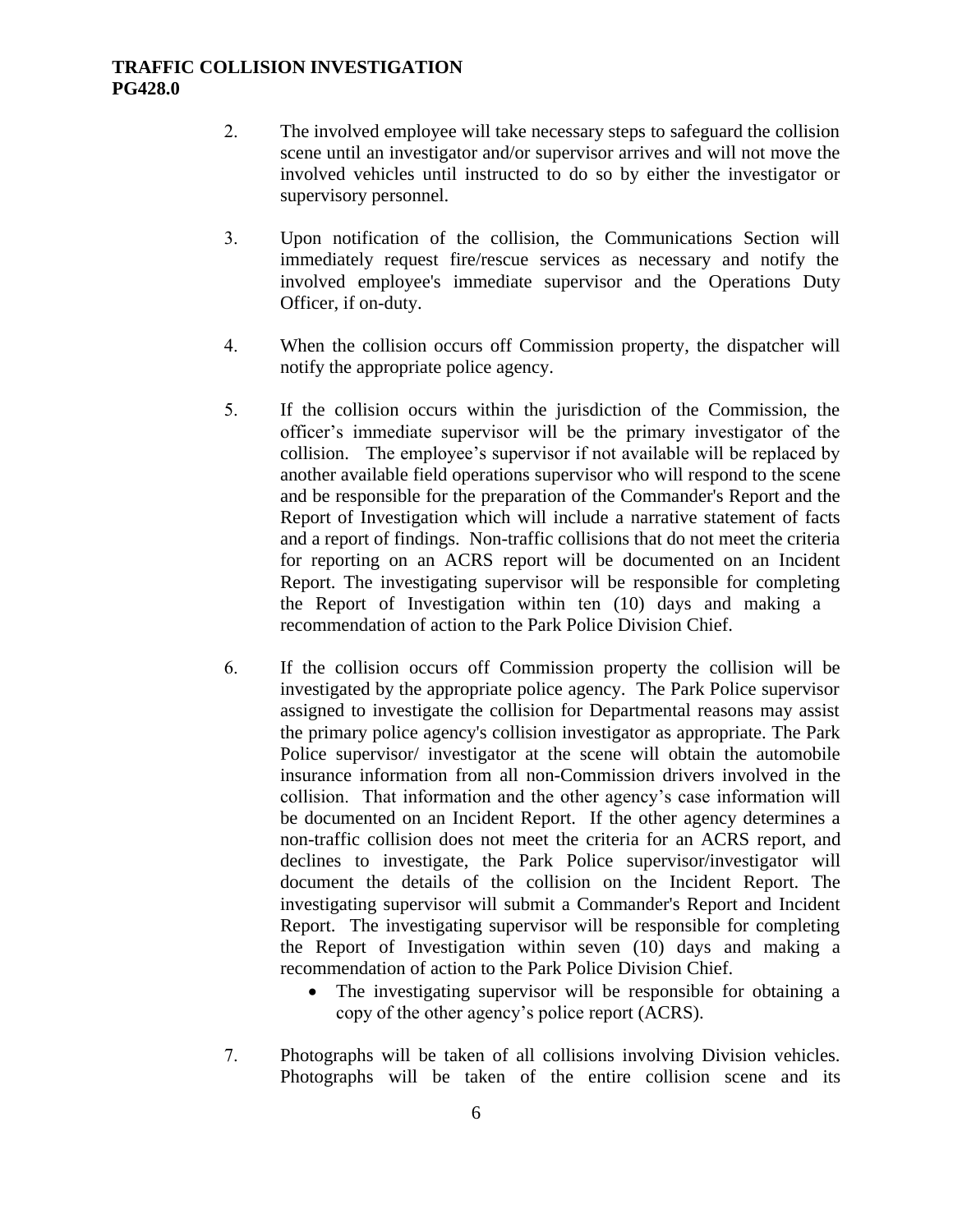surroundings as well as areas damaged on property and vehicles as well as other pertinent items.

- 8. In collisions involving death or life threatening injury, on or off park property, Prince George's County Police will be the primary investigating authority according to the Mutual Aid Agreement. In collisions involving significant property damage, off park property Prince George's County Police will investigate. If the collision is on park property, Park Police will investigate. In all cases a collision reconstruction specialist may be requested to respond to the scene of the collision and assist the supervisor with their investigation.
- 9. In all incidents that are not defined as traffic collisions in the Automated Crash Reporting System Manual (ACRS) "no loss, damage or injury has occurred", the investigating supervisor shall submit the following reports with an Incident Reporting Number (IRN) or CCN and disseminate as described in Appendix 1:
	- a. Miscellaneous Incident Report (MIR)
	- b. Photographs
	- c. Corvel Worker's Compensation Report
	- d. Commander's Report
	- e. Officer's Statement
	- f. Witness Statements
	- g. Supervisor's Memo (Report of Investigation) See Appendix 2
- 10. In all motor vehicle collisions meeting the ACRS criteria of an accident defined as: "loss must occur (injury or property damage) and the loss must not be intentional", the investigating supervisor shall submit the following with an IRN or CCN on all items:
	- a. Miscellaneous Incident Report (MIR)
	- b. Photographs
	- c. Corvel Worker's Compensation Report
	- d. Commander's Report
	- e. Officer's Statement
	- f. Witness Statements
	- g. Report of Investigation Memo (from investigating supervisor)
	- h. ACRS Report
	- i. Three (3) damage estimates
	- j. Any other documentation See Appendix 2

Should any of the listed documents not be applicable, an explanation should be stated in the Report of Investigation.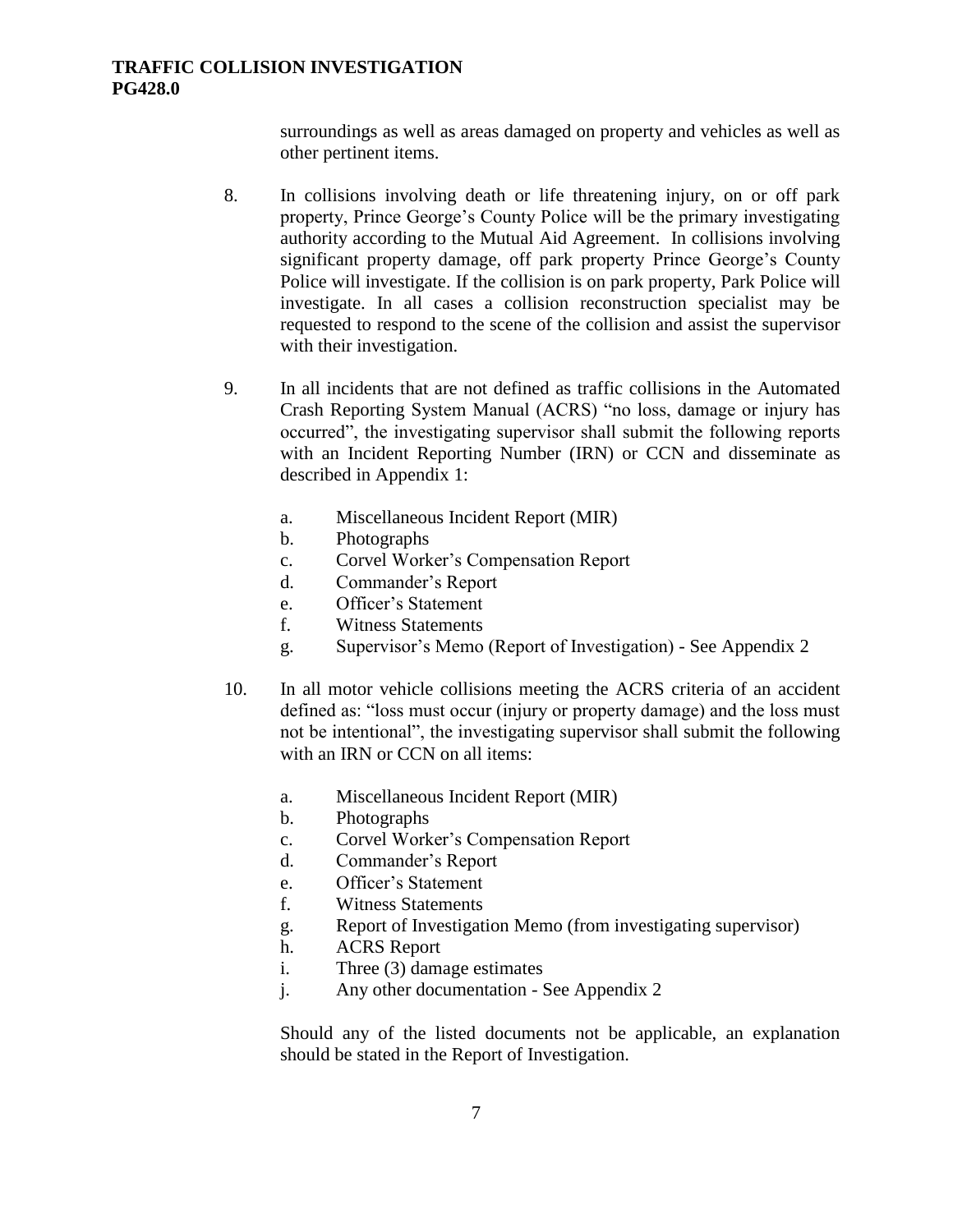- 11. All reports written by this Division will be completed by the investigating supervisor. The completion of these reports will not be delegated to a subordinate.
- 12. Sergeants will be the primary investigating supervisors for all Division accidents, with lieutenants as a secondary option when no sergeants are available. This includes accidents involving civilian, support operations, and management personnel. Accidents involving lieutenants and above will be investigated by sergeants.
- 13. If there is a serious violation of misconduct noted by the investigating supervisor, a Complaint Concerning Police Practices will be submitted pursuant to Division Directive PG1500.0 - "LEOBR". The Complaint Concerning Police Practices along with the Report of Investigation and other paperwork will be forwarded to the Park Police Division Chief.
	- a. The Office of Accountability and Oversight will be notified immediately by the senior duty officer in these instances and will respond and initiate an investigation into the alleged misconduct.
- B. Collisions Involving Other Commission Vehicles
	- 1. When officers investigate a traffic or a non-traffic collision involving vehicles owned by the Commission occurring on Commission property, the following procedures will be followed:
		- a. Complete an ACRS report for each traffic collision involving a motor vehicle owned by the Commission, where there is personal injury or damage to property; **OR**
		- b. Complete an Incident report for each non-traffic collision involving a motor vehicle owned by the Commission, where the collision can be classified as a non-traffic collision, there is no personal injury and damage is confined to Commission-owned vehicles or property.

#### Examples:

- \* A Commission truck runs off Sligo Parkway and strikes a tree. ACRS report submitted.
- \* A Commission truck backs into a light pole at the Northern Area Maintenance Yard parking lot and there is damage to the pole or the truck only. Incident report submitted.
- \* A Commission vehicle strikes a parked motor vehicle while driving through the Fairland Athletic area parking lot. ACRS report submitted.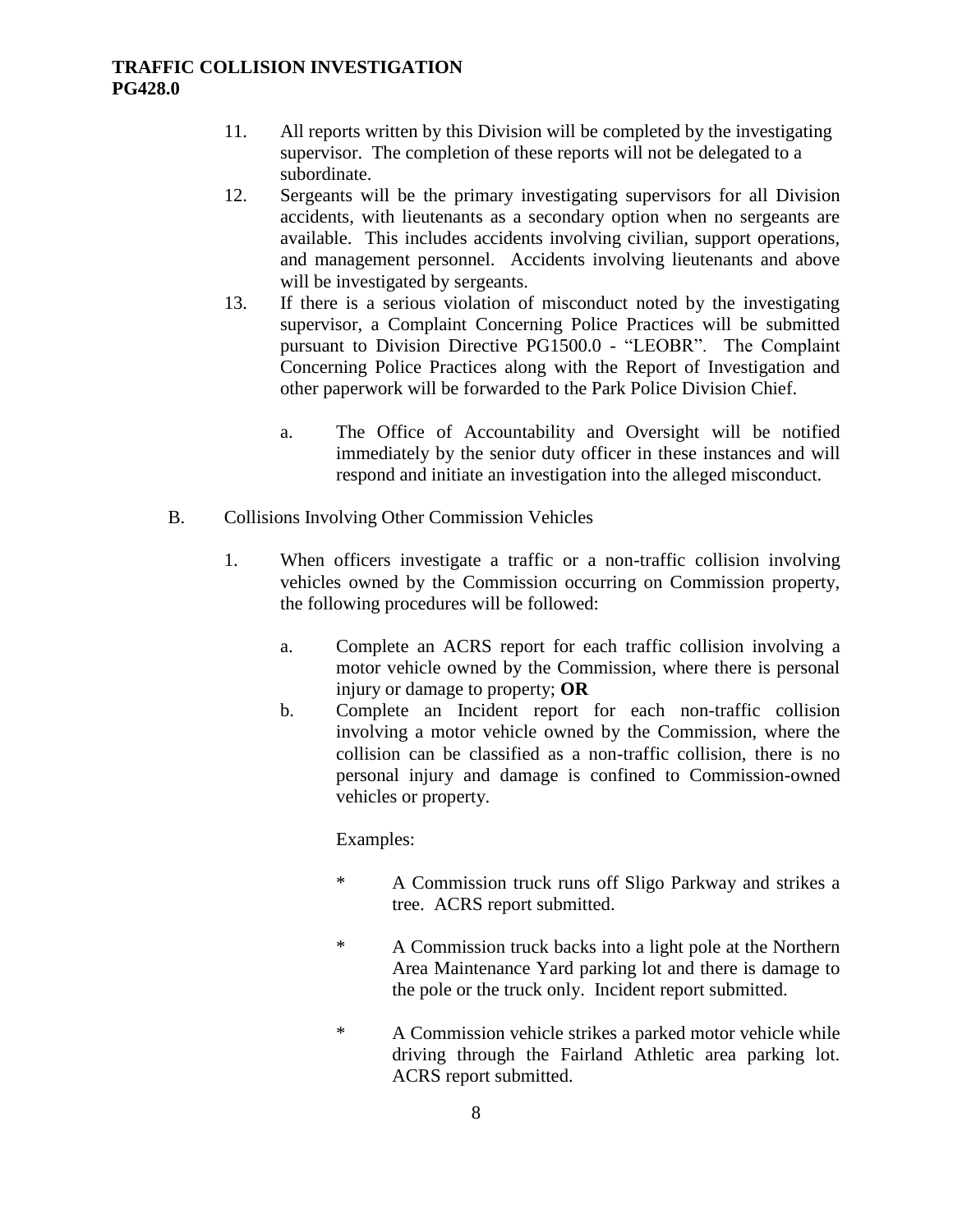- 2. The investigating officer will observe the following special instructions when completing the ACRS report:
	- a. Indicate ownership of the Commission vehicle as M-NCPPC and include the Division or unit to which the vehicle is assigned.
	- b. Include the automobile insurance information from the drivers of all non-Commission vehicles involved. Enter self-insured for the Commission vehicle.
- 3. Collisions occurring off of Commission property will be handled by the Prince George's County Police Department or the appropriate police agency. Officers from this Division will respond to these collisions and document the collision on a MIR for Risk Management. Officers will include the other party's information such as: owner/operator name and passenger's names, addresses, phone numbers, date of births, vehicle registration (VIN and license plate numbers), and insurance information. Officers will give the other party the Incident Reporting Number (IRN) or CCN and Risk Management's phone number prior to leaving the scene. The officer will also make arrangements to get a copy of the ACRS report from the investigating agency and turn this report into Records Management.
- C. Damage to Park Police Vehicles
	- 1. Officers upon discovering damage to a Park Police cruiser/vehicle shall, as soon as possible initiate the following actions:
		- a. Notify their immediate supervisor and submit a detailed memorandum relating all circumstances surrounding such damage.
		- b. The immediate supervisor shall ensure that a MIR and Commander's Report are completed, and that photographs of the damage are taken. The immediate supervisor, if appropriate, will respond to the scene of the incident.
		- c. After investigating the circumstances surrounding such damage, the immediate supervisor shall report his/her findings, in memorandum form indicating whether the affected officer or employee has violated any Division Directives, Merit Rules, Rules & Regulations, General Orders, and/or acted in a negligent manner.
	- 2. The officer's memorandum, a copy of the Commander's Report, a copy of the MIR, all photographs, and the immediate supervisor's memorandum shall be submitted through Blue Team and forwarded through the chain of command to the appropriate Area Operations Assistant Chief within (10)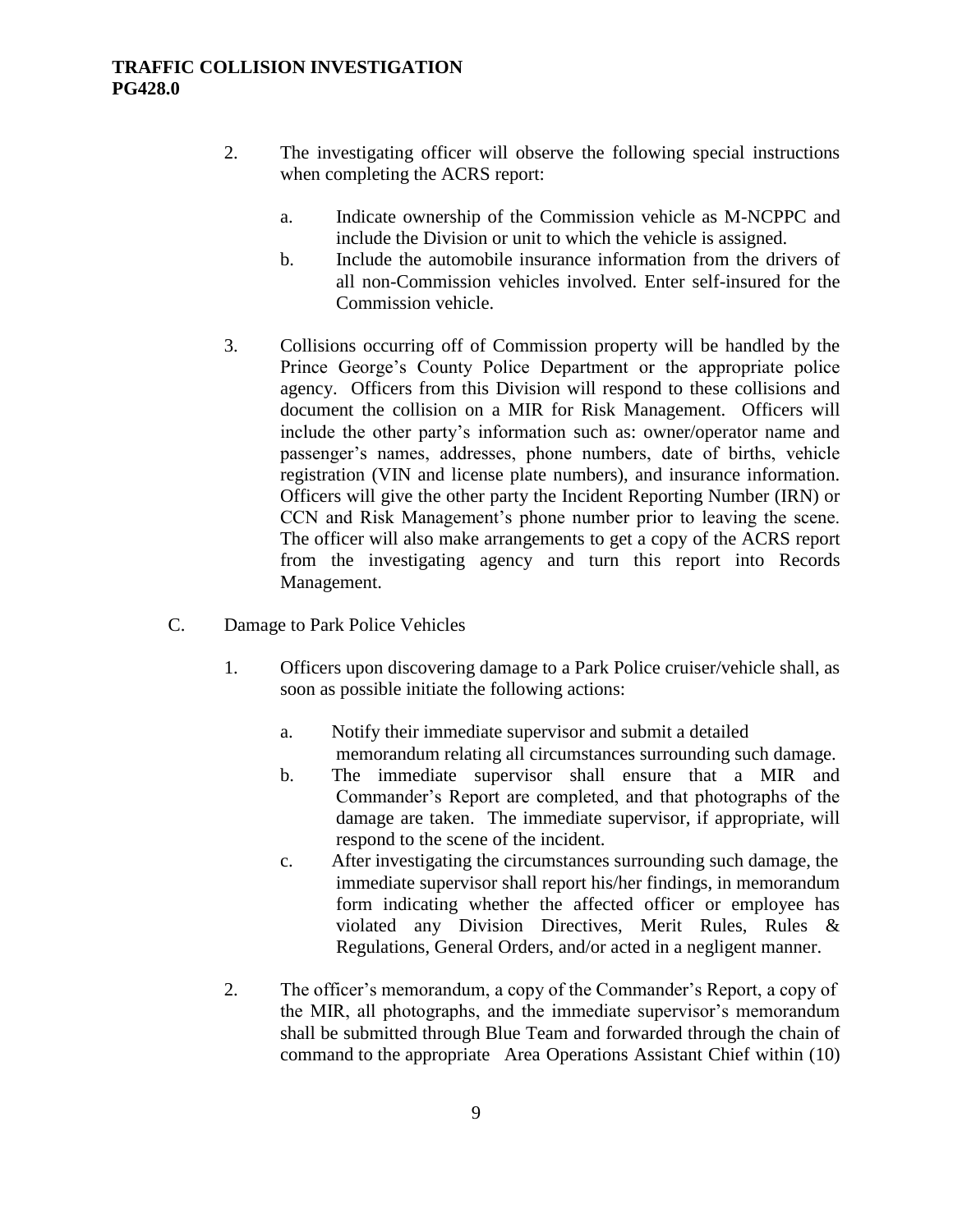days of the incident. The Area Operations Assistant Chief will then determine if addition action if warranted.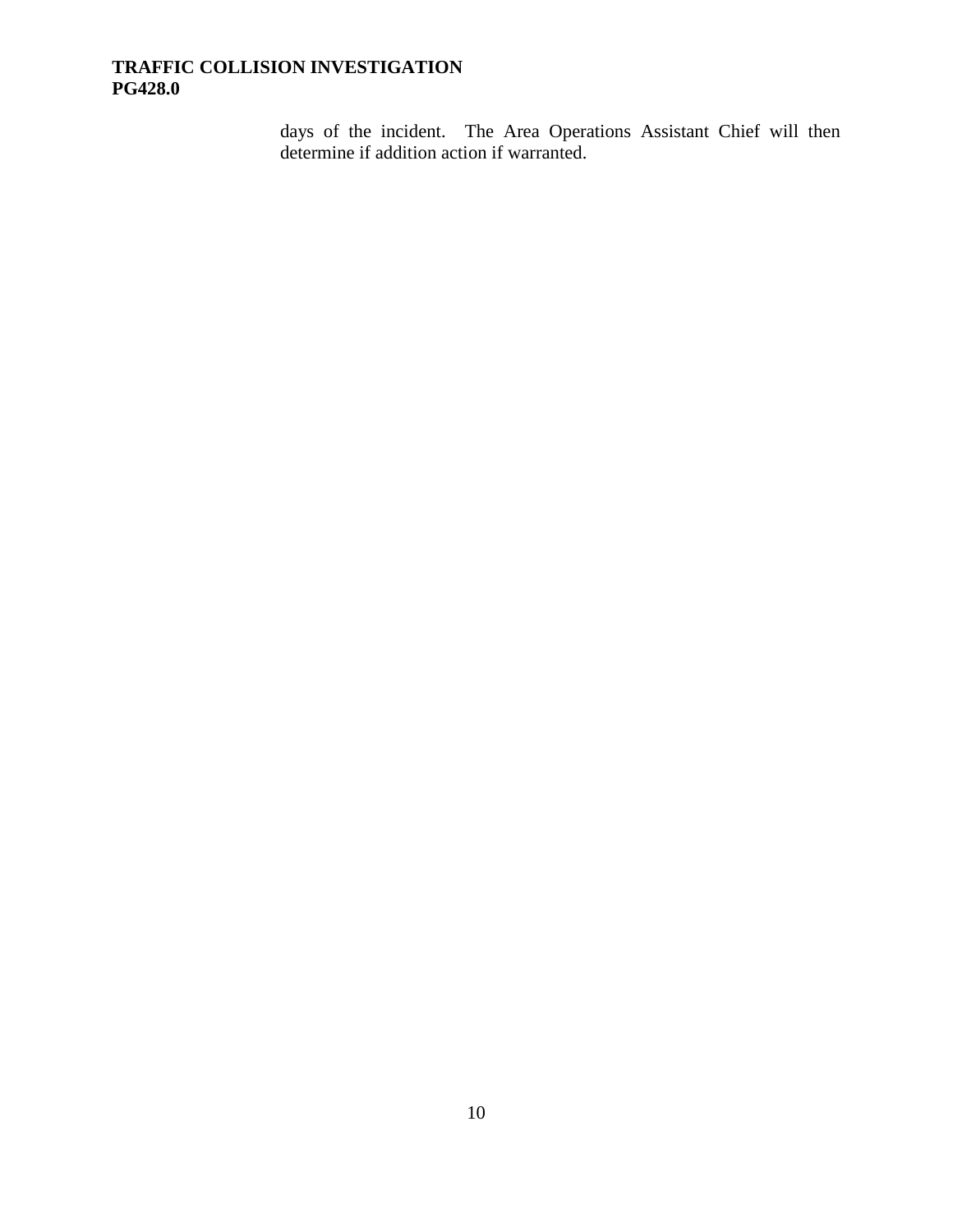## **APPENDIX I**

- **1. Miscellaneous Incident Report (M.I.R.)** is completed in Field Report Writer accessed in Police Mobile. A copy of the report is attached in Blue Team and forwarded through the chain of command with the report package.
- **2. Photographs depicting the damage and accident scene** Photographs will be taken at the scene and submitted with the report package.
- **3. Worker's Compensation -** Immediate Supervisor's shall contact the third party administrator, Corvel (800-906-4461) within 24 hours of an injury/accident. They will provide an email address or fax number for their duty station in which they will receive the Corvel Workers Compensation Report within 48 hours. A copy should be forwarded in Blue Team as part of the report package. In the event that an employee is treated and released from a medical facility, the physician's instructions and facility documentation should also be submitted. This form must be completed even where no injury is claimed by the employee. In these instances, the phrase "for the record only" should be advised to the claim's taker over the phone.
- **4. Commander's Report –** Will be forwarded to the Park Police Division Chief, Assistant Chiefs, Lieutenants and Sergeants or designee. A copy will also be provided in the report package.
- **5. Officer's Memorandum** Officers statement relating the facts of the accident. The original to be placed in the report package.
- **6. Witness Statement's**  Relating to the facts of the accident. The original to be placed in the report package.
- **7. Report of Investigation** Investigating supervisor, submitted through their chain of command with the report package when it is determined that there is no fault on the part of the officer/employee or there is a minor violation of Division policies. This must include all facts and findings of the investigation and is a lead document to the report package. If the investigating supervisor determines that a Complaint Concerning Police Practices, under LEOBR, should be filed then the investigative report package would go directly to the Park Police Division Chief.
- **8. Automated Crash Reporting System (ACRS)** when applicable. If written by this Division, a copy will be provided in the report package. If written by another police agency the investigating supervisor will secure a copy of the ACRS report from that police agency, and include a copy in the report package.
- **9. Damage Estimates**  Three (3) damage estimates for the police vehicle involved in the collision. Originals placed in the report package. Copies to Randall Maintenance Supervisor.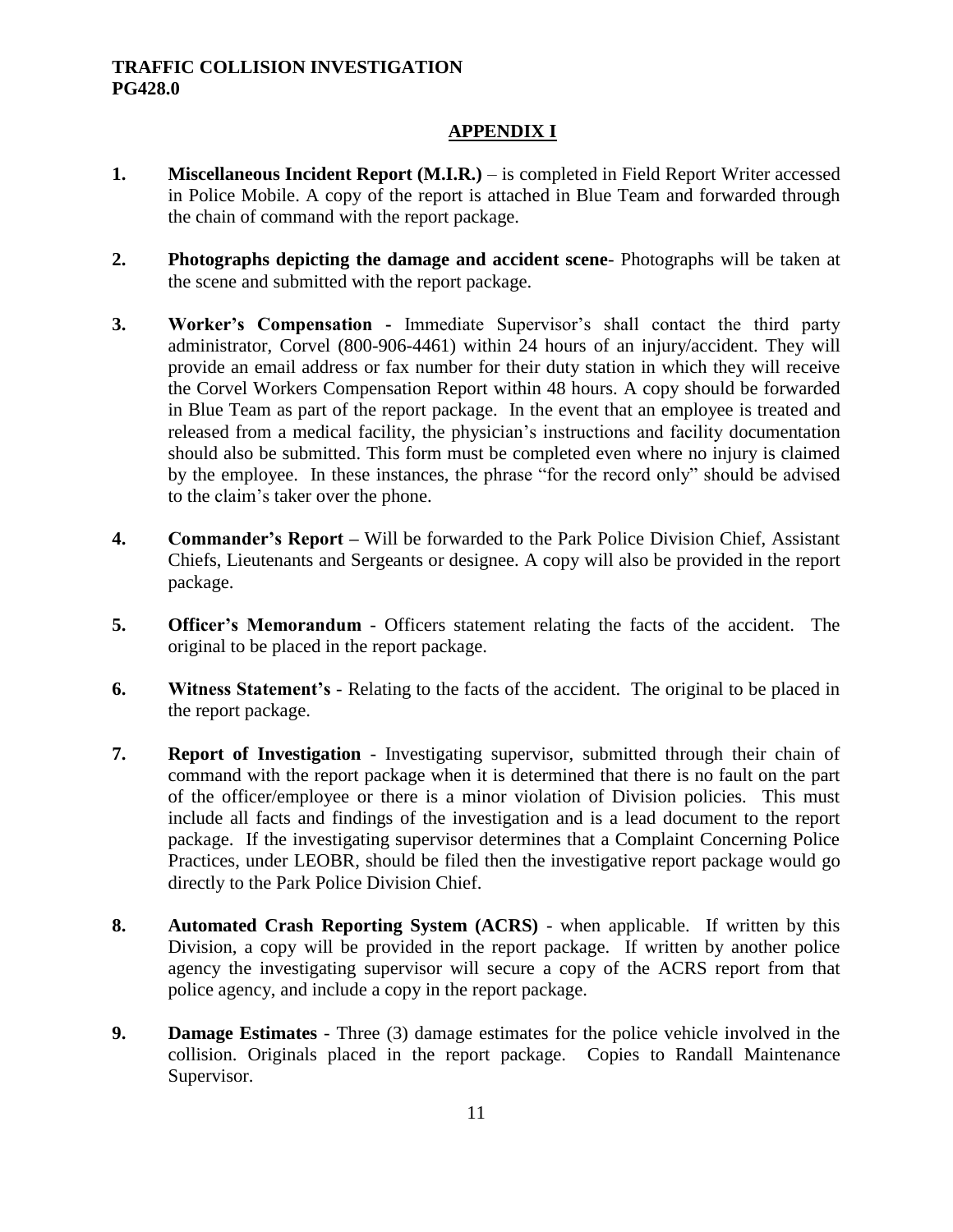**10. Other Documentation** - i.e. mechanical checks, etc. pertinent to the review of the incident. Should any forms or reports not be needed, state same in the Report of Investigation.

## **End of Document**